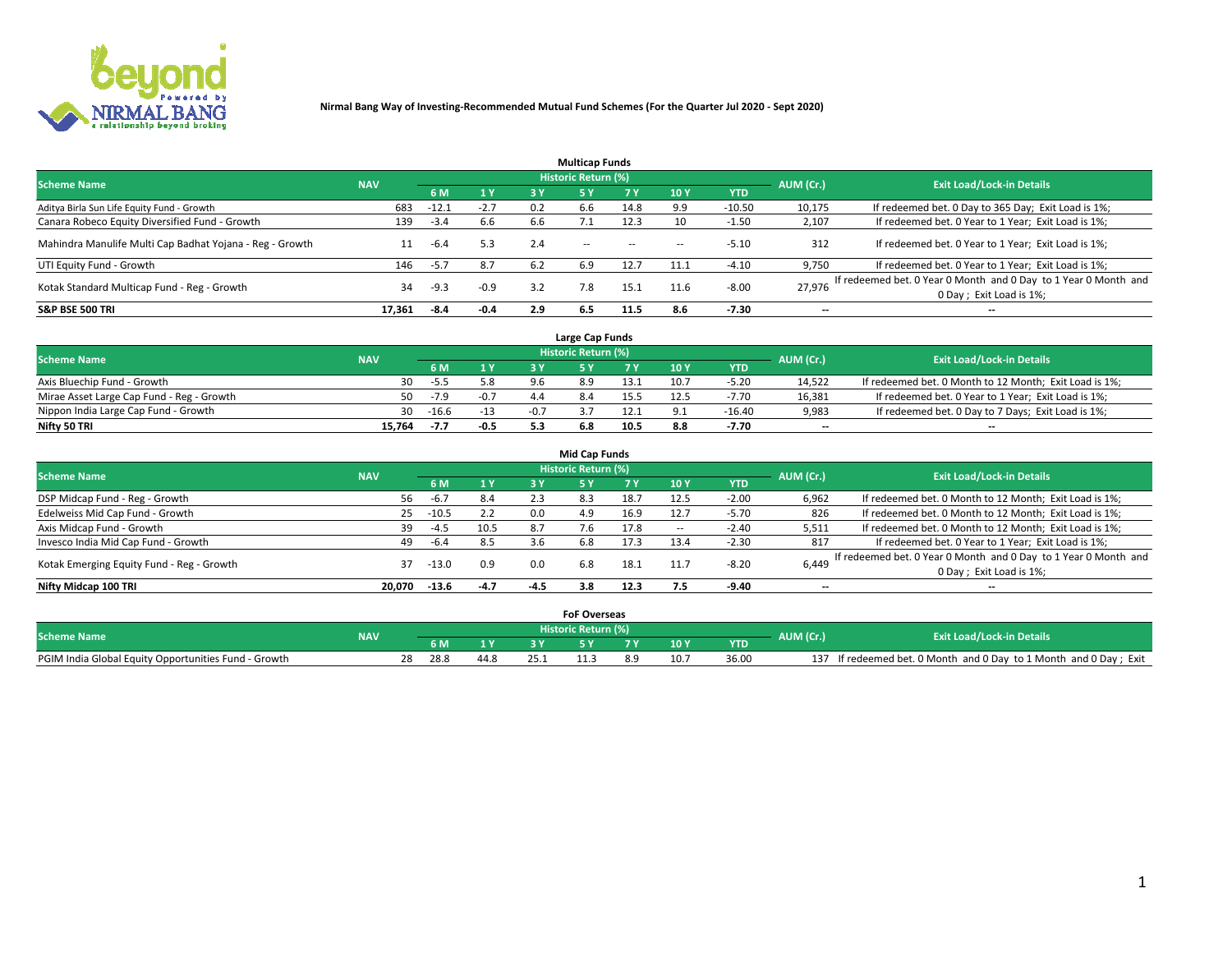

| Large & Midcap                                   |            |        |                |     |                     |      |            |            |           |                                                      |  |  |  |  |
|--------------------------------------------------|------------|--------|----------------|-----|---------------------|------|------------|------------|-----------|------------------------------------------------------|--|--|--|--|
| <b>Scheme Name</b>                               | <b>NAV</b> |        |                |     | Historic Return (%) |      |            |            | AUM (Cr.) | <b>Exit Load/Lock-in Details</b>                     |  |  |  |  |
|                                                  |            | 6 M    | 1 <sup>Y</sup> | R Y |                     |      | <b>10Y</b> | <b>YTD</b> |           |                                                      |  |  |  |  |
| Mirae Asset Emerging Bluechip Fund - Growth      | 55         | -6.5   | 5.7            |     |                     | 23.2 | 18.2       | $-4.50$    | 9,834     | If redeemed bet. 0 Year to 1 Year; Exit Load is 1%;  |  |  |  |  |
| Canara Robeco Emerging Equities - Growth         | 94         | -5.9   | 5.1            |     | 8.7                 | 21.4 | 15.4       | $-3.20$    | 5,162     | If redeemed bet. 0 Year to 1 Year; Exit Load is 1%;  |  |  |  |  |
| Principal Emerging Bluechip Fund - Growth        | 102        | $-8.3$ | 4.1            |     |                     | 18.3 | 12.6       | $-5.50$    | 1,918     | If redeemed bet. 0 Day to 365 Days; Exit Load is 1%; |  |  |  |  |
| Invesco India Growth Opportunities Fund - Growth | 33         | -9.8   | 1.6            | 3.8 | 6.6                 | 13.3 | 10.5       | $-8.30$    | 2,498     | If redeemed bet. 0 Year to 1 Year; Exit Load is 1%;  |  |  |  |  |
| Sundaram Large and Mid Cap Fund - Reg - Growth   | 32         | -14.5  | $-2.7$         |     | 6.4                 | 13.3 |            | $-12.60$   | 1,113     | If redeemed bet. 0 Day to 365 Days; Exit Load is 1%; |  |  |  |  |
| NIFTY Large Midcap 250 TRI                       | 6.895      | -9.3   | 0.0            |     | 6.9                 | 13.4 | 9.5        | -7.00      | $- -$     | $- -$                                                |  |  |  |  |

|                                                     |            |        |      |      | <b>Focused Funds</b>       |      |        |            |                          |                                                        |
|-----------------------------------------------------|------------|--------|------|------|----------------------------|------|--------|------------|--------------------------|--------------------------------------------------------|
| <b>Scheme Name</b>                                  | <b>NAV</b> |        |      |      | <b>Historic Return (%)</b> |      |        |            | AUM (Cr.)                | <b>Exit Load/Lock-in Details</b>                       |
|                                                     |            | 6 M    | 1 V  |      |                            |      | 10 Y   | <b>YTD</b> |                          |                                                        |
| Axis Focused 25 Fund - Growth                       | 28         | $-8.3$ | 4.4  | -6.1 |                            | 13.6 | $\sim$ | $-7.50$    | 10,399                   | If redeemed bet. 0 Month to 12 Month; Exit Load is 1%; |
| ICICI Prudential Focused Equity Fund - Ret - Growth | 30         | 0.7    | 1.6  |      |                            | 10.4 |        | 3.00       | 681                      | If redeemed bet. 0 Year to 1 Year; Exit Load is 1%;    |
| SBI Focused Equity Fund - Growth                    | 142        | $-9.4$ |      |      |                            |      |        | $-7.20$    | 8,962                    | If redeemed bet. 0 Year to 1 Year; Exit Load is 1%;    |
| S&P BSE 500 TRI                                     | 17.361     | -8.4   | -0.4 |      |                            | 11.5 |        | $-7.30$    | $\overline{\phantom{a}}$ | $- -$                                                  |

|                              |            |         |         |                     | <b>Small Cap Funds</b> |                 |            |           |                                                     |
|------------------------------|------------|---------|---------|---------------------|------------------------|-----------------|------------|-----------|-----------------------------------------------------|
| <b>Scheme Name</b>           | <b>NAV</b> |         |         | Historic Return (%) |                        |                 |            | AUM (Cr.) | <b>Exit Load/Lock-in Details</b>                    |
|                              |            | 6 M     | 1 Y     |                     |                        | 10 <sub>Y</sub> | <b>YTD</b> |           |                                                     |
| HDFC Small Cap Fund - Growth |            | $-18.1$ | $-16$   | -4                  | 4.8                    |                 | $-13.50$   | 7,511     | If redeemed bet. 0 Year to 1 Year; Exit Load is 1%; |
| SBI Small Cap Fund - Growth  |            | $-9.2$  |         |                     |                        |                 | $-4.80$    | 3,917     | If redeemed bet. 0 Year to 1 Year; Exit Load is 1%; |
| Nifty Smallcap 100 TRI       | 6.089      | $-20.7$ | $-13.4$ | $-13.1$             | -1.5                   |                 | -15.00     | $-$       | $- -$                                               |

| ELSS Schemes (Tax Saving u/s 80-C)           |            |        |     |                            |             |        |        |            |           |                                  |  |  |  |  |
|----------------------------------------------|------------|--------|-----|----------------------------|-------------|--------|--------|------------|-----------|----------------------------------|--|--|--|--|
| <b>Scheme Name</b>                           | <b>NAV</b> |        |     | <b>Historic Return (%)</b> |             |        |        |            | AUM (Cr.) | <b>Exit Load/Lock-in Details</b> |  |  |  |  |
|                                              |            | 6 M    |     |                            |             | 7 Y    | 10 Y   | <b>YTD</b> |           |                                  |  |  |  |  |
| Aditya Birla Sun Life Tax Relief 96 - Growth |            | -6.7   | 3.6 |                            | 6.8         | 14.9   | 10.1   | $-5.50$    | 10,101    | Nil                              |  |  |  |  |
| Axis Long Term Equity Fund - Growth          | 45         | $-9.1$ | 2.3 | 5.9                        | - 5         | 16.7   | 14.5   | $-8.60$    | 20,292    | Nil                              |  |  |  |  |
| Canara Robeco Equity Tax Saver Fund - Growth | 68         | -1.2   | 7.2 | 6.9                        | $\sqrt{.4}$ |        | 10.4   | $-0.40$    | 992       | Nil                              |  |  |  |  |
| Invesco India Tax Plan - Growth              |            | $-5.4$ |     |                            | 6.9         |        | 11.7   | $-4.20$    | 997       | Nil                              |  |  |  |  |
| Mirae Asset Tax Saver Fund - Reg - Growth    | 18         | $-6.9$ | 2.8 | 5.9                        | $\sim$ $-$  | $\sim$ | $\sim$ | $-5.60$    | 3,538     | Nil                              |  |  |  |  |
| S&P BSE 200 TRI                              | 5,644      | $-7.8$ | 0.1 |                            | 6.9         | 11.5   | 8.9    | $-7.10$    | --        | $- -$                            |  |  |  |  |

# 2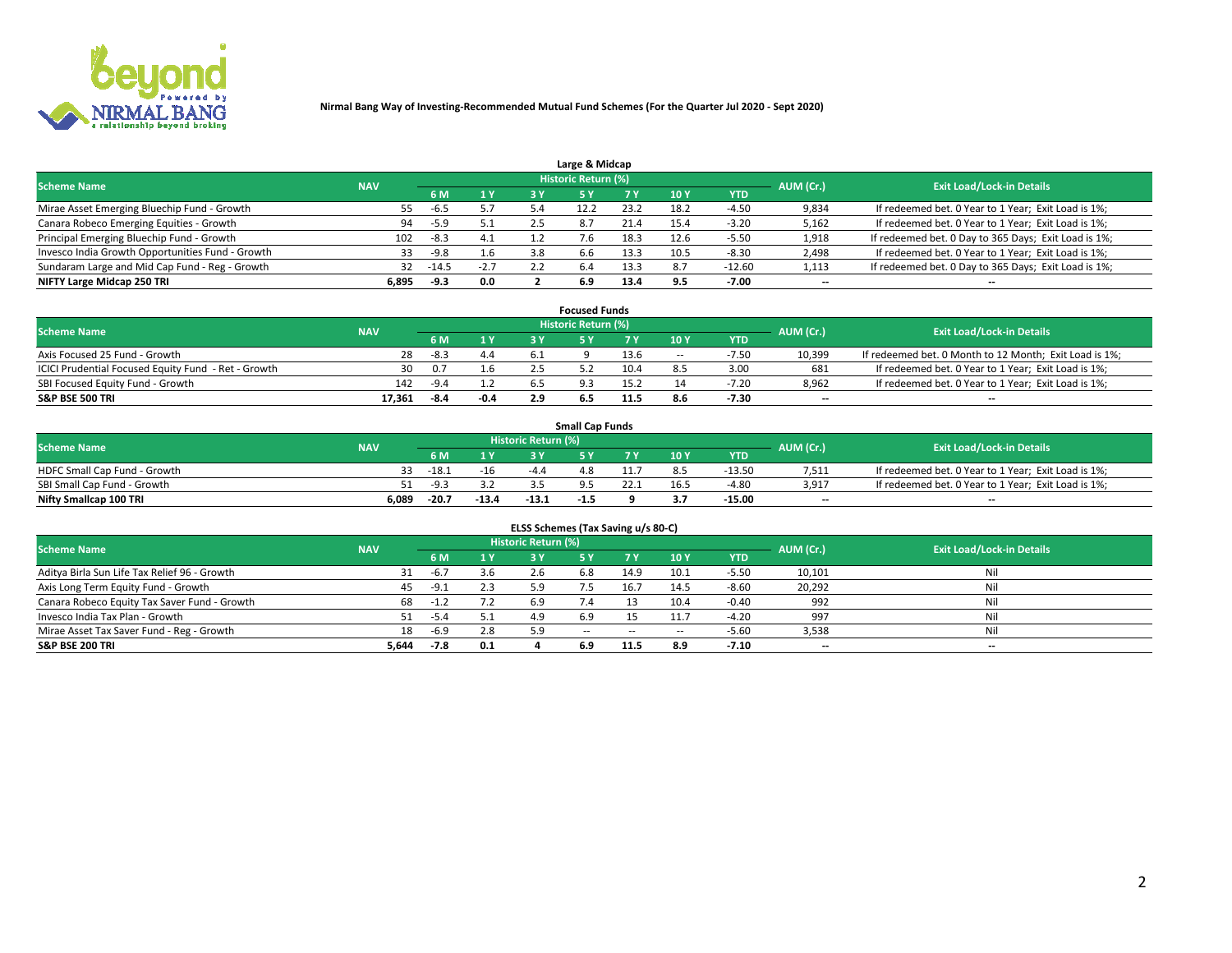

| <b>Solution Oriented</b>                               |            |            |     |                            |     |      |                          |            |                          |                                                                             |  |  |  |  |
|--------------------------------------------------------|------------|------------|-----|----------------------------|-----|------|--------------------------|------------|--------------------------|-----------------------------------------------------------------------------|--|--|--|--|
| <b>Scheme Name</b>                                     | <b>NAV</b> |            |     | <b>Historic Return (%)</b> |     |      |                          |            | AUM (Cr.)                | <b>Exit Load/Lock-in Details</b>                                            |  |  |  |  |
|                                                        |            | <b>6 M</b> | 1 Y | 3 ۷                        |     |      | 10Y                      | <b>YTD</b> |                          |                                                                             |  |  |  |  |
|                                                        |            |            |     |                            |     |      |                          |            |                          | If redeemed bet. 0 Year to 1 Year; Exit Load is 3%; If redeemed bet.        |  |  |  |  |
| <b>HDFC Childrens Gift Fund</b>                        | 121        | $-4.3$     | 2.1 | 3.6                        |     | 13.2 | 12.3                     | $-2.70$    |                          | 3,022 1 Year to 2 Year; Exit Load is 2%; If redeemed bet. 2 Year to 3 Year; |  |  |  |  |
|                                                        |            |            |     |                            |     |      |                          |            |                          | Exit Load is 1%:                                                            |  |  |  |  |
| Tata Retirement Savings Fund - Moderate Plan - Reg     | 31         | $-4.1$     | 6.3 | 3.9                        | 7.9 | 14.5 | --                       | $-2.90$    | 1,087                    | If redeemed bet. 0 Month to 61 Month; Exit Load is 1%;                      |  |  |  |  |
| Tata Retirement Savings Fund - Progressive Plan - Reg  | 30         | $-6.7$     | 4.7 | 3.8                        |     | 14   | $\overline{\phantom{a}}$ | $-5.50$    | 728                      | If redeemed bet. 0 Month to 61 Month; Exit Load is 1%;                      |  |  |  |  |
| Tata Retirement Savings Fund - Reg - Conservative Plan | 22         | 3.6        | 8.6 | 5.5                        |     |      | --                       | 4.20       | 138                      | If redeemed bet. 0 Month to 61 Month; Exit Load is 1%;                      |  |  |  |  |
| S&P BSE 200 TRI                                        | 5,644      | $-7.8$     | 0.1 |                            | 6.9 | 11.5 | 8.9                      | $-7.10$    | $\overline{\phantom{a}}$ | $- -$                                                                       |  |  |  |  |

|                                                    |            |        |                |                     | <b>Index Fund</b> |      |      |            |                          |                                                      |
|----------------------------------------------------|------------|--------|----------------|---------------------|-------------------|------|------|------------|--------------------------|------------------------------------------------------|
| <b>Scheme Name</b>                                 | <b>NAV</b> |        |                | Historic Return (%) |                   |      |      |            | AUM (Cr.)                | <b>Exit Load/Lock-in Details</b>                     |
|                                                    |            |        | $\sqrt{1}$ $V$ | 2 V                 |                   | 7 V  | 10 Y | <b>YTD</b> |                          |                                                      |
| HDFC Index Fund-NIFTY 50 Plan                      | 102        | $-8.3$ | $-1.4$         |                     |                   | 10   |      | $-8.3C$    | 1,622                    | If redeemed bet. 0 Day to 3 Day; Exit Load is 0.25%; |
| ICICI Prudential Nifty Next 50 Index Fund - Growth | 24         | $-7.3$ | $-0.6$         |                     |                   |      |      | $-6.40$    | 729                      | Nil                                                  |
| UTI Nifty Index Fund - Growth                      |            | $-8.1$ |                |                     |                   |      |      | $-8.10$    | 2,362                    | Nil                                                  |
| Nifty 50 TRI                                       | 15.764     | -7.7   | $-0.5$         |                     | 6.8               | 10.5 | 8.8  | $-7.70$    | $\overline{\phantom{a}}$ | $- -$                                                |

|                                       |            |      |        |                            | <b>Contra/Value Fund</b> |      |     |            |                          |                                                     |
|---------------------------------------|------------|------|--------|----------------------------|--------------------------|------|-----|------------|--------------------------|-----------------------------------------------------|
| <b>Scheme Name</b>                    | <b>NAV</b> |      |        | <b>Historic Return (%)</b> |                          |      |     |            | AUM (Cr.)                | <b>Exit Load/Lock-in Details</b>                    |
|                                       |            |      | 1 V    |                            |                          | 7 V  | 10Y | <b>YTD</b> |                          |                                                     |
| Invesco India Contra Fund - Growth    | 48         | -4   |        |                            |                          |      |     | $-1.70$    | 4,662                    | If redeemed bet. 0 Year to 1 Year; Exit Load is 1%; |
| UTI Value Opportunities Fund - Growth | 61         | -8.0 |        |                            |                          |      |     | $-6.00$    | 4,017                    | If redeemed bet. 0 Year to 1 Year; Exit Load is 1%; |
| <b>S&amp;P BSE 500 TRI</b>            | 17.361     | -8.4 | $-0.4$ |                            |                          | 11.5 |     | -7.30      | $\overline{\phantom{a}}$ | $- -$                                               |

| Sector/Thematic                                                           |            |         |         |                     |            |      |      |            |                          |                                                                              |  |  |  |
|---------------------------------------------------------------------------|------------|---------|---------|---------------------|------------|------|------|------------|--------------------------|------------------------------------------------------------------------------|--|--|--|
| <b>Scheme Name</b>                                                        | <b>NAV</b> |         |         | Historic Return (%) |            |      |      |            | AUM (Cr.)                | <b>Exit Load/Lock-in Details</b>                                             |  |  |  |
|                                                                           |            | 6 M     | 1 Y     | 3 Y                 | 5 Y        |      | 10Y  | <b>YTD</b> |                          |                                                                              |  |  |  |
| Canara Robeco Consumer Trends Fund - Reg - Growth                         | 41         | $-4.5$  | 9.1     | -6.1                | 8.9        | 14.7 | 12.2 | $-3.60$    | 372                      | If redeemed bet. 0 Year to 1 Year; Exit Load is 1%;                          |  |  |  |
| Mirae Asset Great Consumer Fund - Growth                                  | 34         | -11.7   | 3.5     |                     | 8.6        | 14.5 | -    | $-9.00$    | 940                      | If redeemed bet. 0 Year to 1 Year; Exit Load is 1%;                          |  |  |  |
| <b>ICICI Prudential Technology Fund - Growth</b>                          | 65         | 7.5     | 10.9    | 16.6                | 9.4        | 16.7 | 15.1 | 11.90      | 379                      | If redeemed bet. 0 Day to 15 Day; Exit Load is 1%;                           |  |  |  |
| Nippon India Pharma Fund - Growth                                         | 194        | 24.2    | 37.6    | 13.1                |            | 15.1 | 13.8 | 27.80      | 3,093                    | If redeemed bet. 0 Month and 0 Day to 1 Month and 0 Day; Exit<br>Load is 1%: |  |  |  |
| BNP Paribas India Consumption Fund - Reg - Growth                         | 13         | $-4.7$  | 10.4    | $\sim$ $-$          | $\sim$ $-$ |      | --   | $-2.00$    | 525                      | If redeemed bet. 0 Month to 12 Month; Exit Load is 1%;                       |  |  |  |
| ICICI Prudential Banking and Financial Services Fund - Retail -<br>Growth | 51         | $-26.8$ | $-21.2$ | $-4.7$              |            | 14   | 11.8 | $-26.50$   | 2,538                    | If redeemed bet. 0 Day to 15 Day; Exit Load is 1%;                           |  |  |  |
| <b>S&amp;P BSE 500 TRI</b>                                                | 17.361     | -8.4    | -0.4    | 2.9                 | 6.5        | 11.5 | 8.6  | $-7.30$    | $\overline{\phantom{a}}$ | $- -$                                                                        |  |  |  |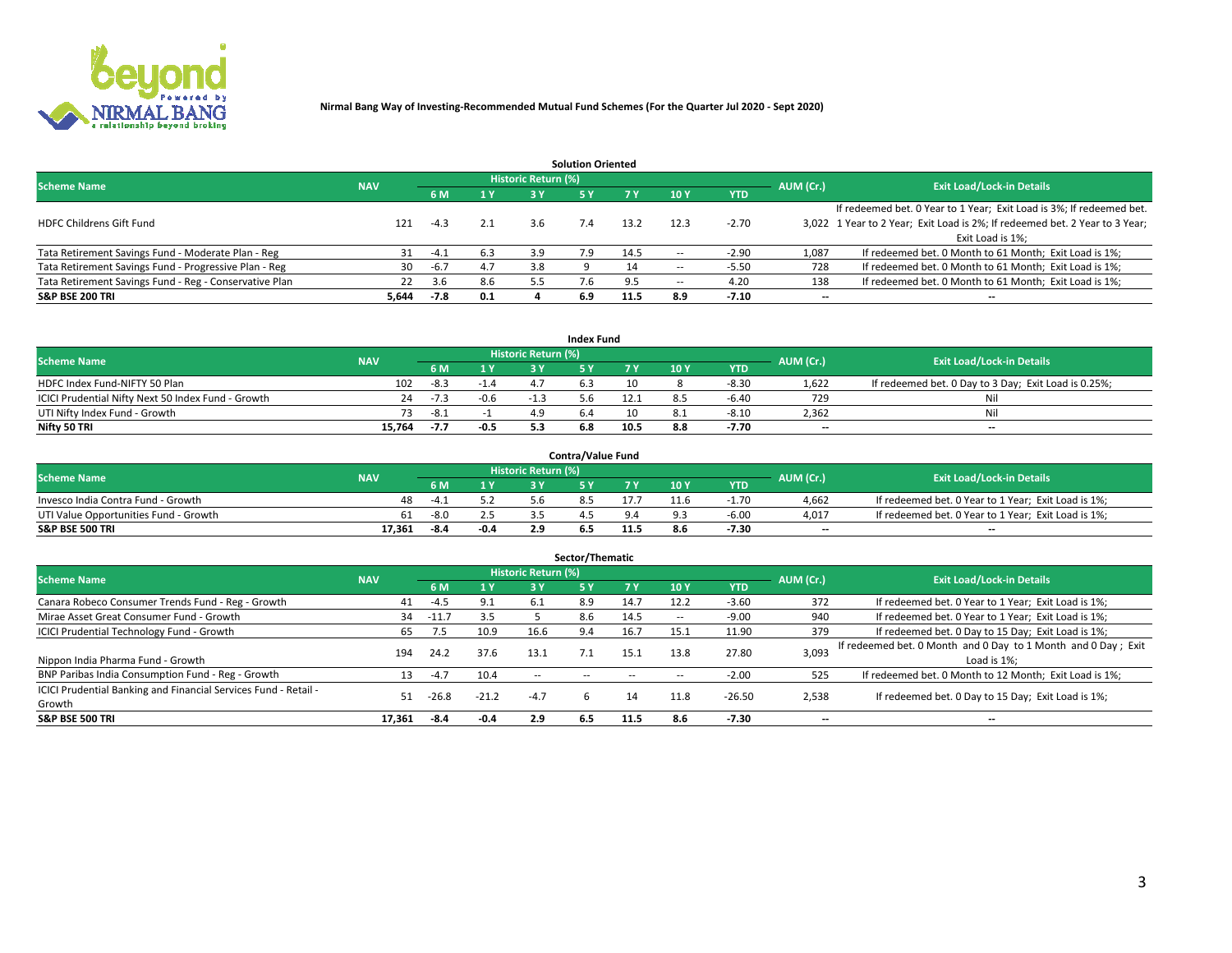

| <b>Dynamic Asset Allocation Funds</b>                   |                                                                |        |        |     |     |                          |                |            |                          |                                                          |  |  |  |  |  |
|---------------------------------------------------------|----------------------------------------------------------------|--------|--------|-----|-----|--------------------------|----------------|------------|--------------------------|----------------------------------------------------------|--|--|--|--|--|
|                                                         | <b>Historic Return (%)</b><br><b>Scheme Name</b><br><b>NAV</b> |        |        |     |     |                          |                |            |                          |                                                          |  |  |  |  |  |
|                                                         |                                                                | 6 M    | 1 Y    | 3 V |     |                          | 10Y            | <b>YTD</b> | AUM (Cr.)                | <b>Exit Load/Lock-in Details</b>                         |  |  |  |  |  |
| ICICI Prudential Balanced Advantage Fund - Reg - Growth |                                                                | $-3.3$ | 4.3    |     |     |                          | 10.9           | $-2.70$    | 25,409                   | If redeemed bet. 0 Year to 1 Year; Exit Load is 1%;      |  |  |  |  |  |
| Invesco India Dynamic Equity Fund - Growth              | 30                                                             | -1.6   | 2.8    | 3.3 |     | 11.2                     | 9.2            | $-1.50$    | 741                      | If redeemed bet. 0 Month to 3 Month; Exit Load is 0.25%; |  |  |  |  |  |
| Nippon India Balanced Advantage Fund - Growth           | 91                                                             | $-4.1$ | 0.7    |     |     | 10.8                     | Q <sub>1</sub> | $-3.20$    | 2,782                    | If redeemed bet. 0 Month to 12 Month; Exit Load is 1%;   |  |  |  |  |  |
| SBI Dynamic Asset Allocation Fund - Reg - Growth        |                                                                | $-4.7$ | $-0.2$ | 2.8 |     | $\overline{\phantom{a}}$ | $\sim$         | $-4.80$    | 576                      | If redeemed bet. 0 Month to 12 Month; Exit Load is 1%;   |  |  |  |  |  |
| NIFTY 50 Hybrid Composite Debt 65:35 Index              | 10,510                                                         | $-0.7$ |        |     | 8.2 | 10.5                     | 9.2            | $-0.50$    | $\overline{\phantom{a}}$ | $- -$                                                    |  |  |  |  |  |

| <b>Hybrid Aggressive</b>                        |            |                                  |        |     |            |        |      |            |                          |                                                        |  |  |  |  |
|-------------------------------------------------|------------|----------------------------------|--------|-----|------------|--------|------|------------|--------------------------|--------------------------------------------------------|--|--|--|--|
| <b>Scheme Name</b>                              | AUM (Cr.)  | <b>Exit Load/Lock-in Details</b> |        |     |            |        |      |            |                          |                                                        |  |  |  |  |
|                                                 | <b>NAV</b> | 6 M                              | 1 Y    | 2 Y |            | 7 V    | 10Y  | <b>YTD</b> |                          |                                                        |  |  |  |  |
| Canara Robeco Equity Hybrid Fund - Growth       | 170        | -0.6                             | 8.4    | 65  |            |        |      | 0.80       | 3,041                    | If redeemed bet. 0 Year to 1 Year; Exit Load is 1%;    |  |  |  |  |
| SBI Equity Hybrid Fund - Growth                 | 139        | -5.4                             | 2.7    |     |            | 13.6   | 10.7 | $-4.50$    | 30,192                   | If redeemed bet. 0 Month to 12 Month; Exit Load is 1%; |  |  |  |  |
| Mirae Asset Hybrid - Equity Fund - Reg - Growth | 15         | $-3.9$                           | 2.2    | 5.4 | $\sim$ $-$ | $\sim$ | --   | $-3.70$    | 3,468                    | If redeemed bet. 0 Year to 1 Year; Exit Load is 1%;    |  |  |  |  |
| ICICI Prudential Equity & Debt Fund - Growth    | 127        | $-9.8$                           | $-4.7$ |     |            | 12.4   |      | $-9.00$    | 17,615                   | If redeemed bet. 0 Year to 1 Year; Exit Load is 1%;    |  |  |  |  |
| NIFTY 50 Hybrid Composite Debt 65:35 Index      | 10.510     | -0.7                             |        |     |            | 10.5   | م ه  | $-0.50$    | $\overline{\phantom{a}}$ | $- -$                                                  |  |  |  |  |

| <b>Arbitrage Fund</b>                      |                                                                |    |     |     |     |  |       |    |            |           |                                                          |  |  |  |  |
|--------------------------------------------|----------------------------------------------------------------|----|-----|-----|-----|--|-------|----|------------|-----------|----------------------------------------------------------|--|--|--|--|
|                                            | <b>Historic Return (%)</b><br><b>Scheme Name</b><br><b>NAV</b> |    |     |     |     |  |       |    |            |           |                                                          |  |  |  |  |
|                                            |                                                                |    | 1 M | 3 M |     |  |       |    | <b>YTD</b> | AUM (Cr.) | <b>Exit Load/Lock-in Details</b>                         |  |  |  |  |
| IDFC Arbitrage Fund - Reg - Growth         |                                                                |    |     |     | 3 Q |  |       |    | 4.10       | 8,237     | If redeemed bet. 0 Month to 1 Month; Exit Load is 0.25%; |  |  |  |  |
| Kotak Equity Arbitrage Fund - Reg - Growth |                                                                | 28 | n n |     | 4.6 |  |       |    | 4.7C       | 15,854    | If redeemed bet. 0 Day to 30 Day; Exit Load is 0.25%;    |  |  |  |  |
| Tata Arbitrage Fund - Reg - Growth         |                                                                |    |     | 3.9 |     |  | $- -$ | -- | 5.70       | 2,062     | If redeemed bet. 0 Day to 30 Day; Exit Load is 0.25%;    |  |  |  |  |
| Nippon India Arbitrage Fund - Growth       |                                                                | 20 |     | 3.4 | 4.8 |  |       |    | 4.90       | 7,847     | If redeemed bet. 0 Month to 1 Month; Exit Load is 0.25%; |  |  |  |  |

| Overnight Fund                                      |            |     |      |                            |     |     |            |                 |                          |                                  |  |  |  |
|-----------------------------------------------------|------------|-----|------|----------------------------|-----|-----|------------|-----------------|--------------------------|----------------------------------|--|--|--|
| <b>Scheme Name</b>                                  | <b>NAV</b> |     |      | <b>Historic Return (%)</b> |     |     | <b>YTM</b> | Avg             | AUM (Cr.)                | <b>Exit Load/Lock-in Details</b> |  |  |  |
|                                                     |            | 1 W | 2 W. | 1 M                        | 3 M | 1 Y |            | <b>Maturity</b> |                          |                                  |  |  |  |
| Aditya Birla Sun Life Overnight Fund - Reg - Growth | 1,088      | 2.9 | 2.9  | 2.8                        | 2.9 | 4.Z | 3.17       |                 | 7,621                    | Nil                              |  |  |  |
| HDFC Overnight Fund - Growth                        | 2,980      |     | 2.9  | 2.8                        | 2.8 |     | 3.14       | 0.00            | 13,989                   | Nil                              |  |  |  |
| ICICI Prudential Overnight Fund - Reg - Growth      | 109        | 2.9 | 2.9  | 2.8                        | 2.8 |     | 3.12       |                 | 10,011                   | Nil                              |  |  |  |
| Nippon India Overnight Fund - Reg - Growth          | 108        |     |      | 2.9                        |     |     | 3.09       | 0.00            | 5,363                    | Nil                              |  |  |  |
| Kotak Overnight Fund - Reg - Growth                 | 1.074      | 2.9 | 2.9  | 2.8                        | 2.8 | 4.Z | 3.14       |                 | 6,183                    | Nil                              |  |  |  |
| <b>CRISIL Liquid Fund Index</b>                     | $- -$      | 3.7 | 3.9  | 3.9                        | 4.6 | 5.6 | --         | --              | $\overline{\phantom{a}}$ | --                               |  |  |  |

#### **Overnight Fund**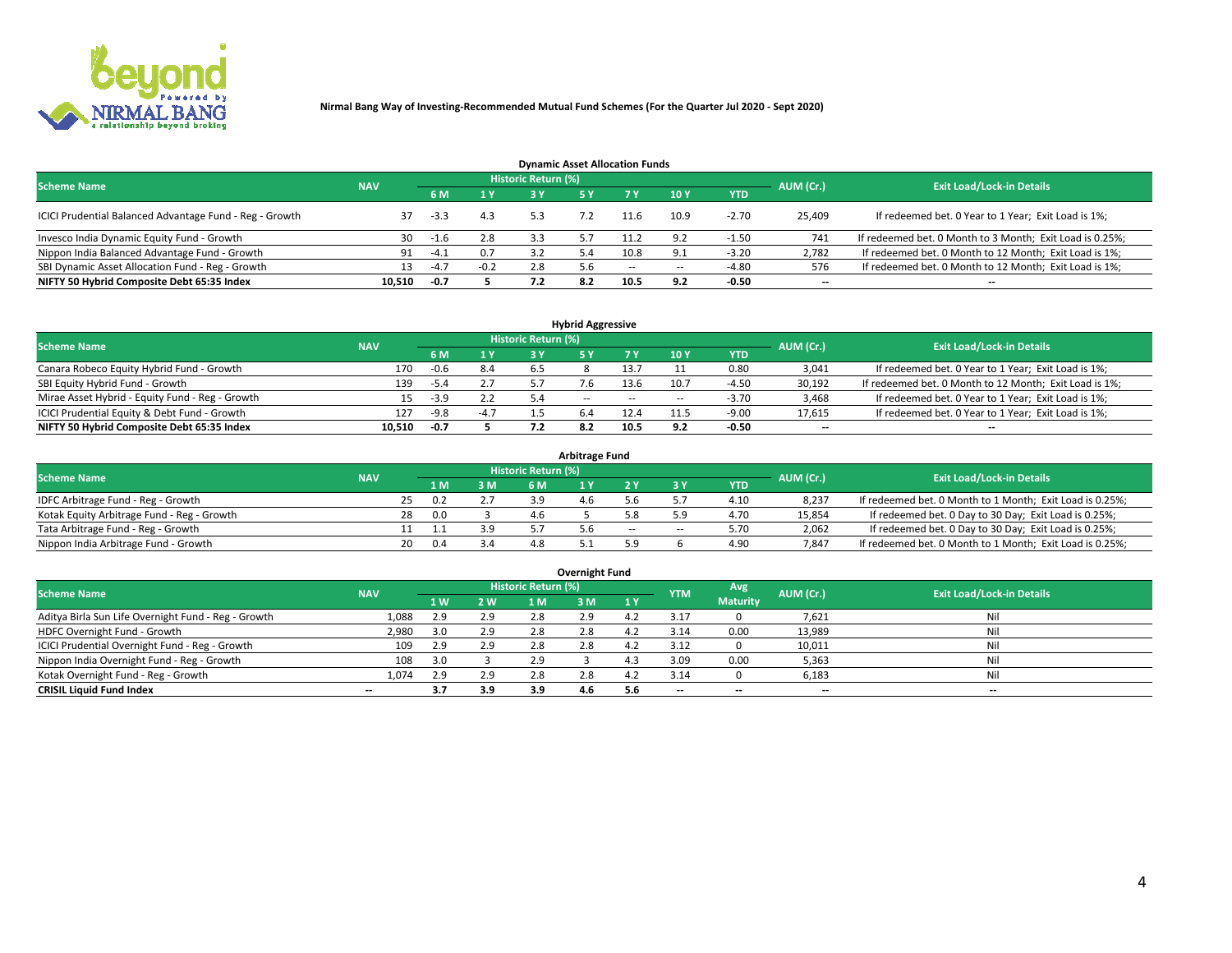

| <b>Liquid Funds</b>                              |                                                                                           |     |     |     |     |     |         |                 |        |                                  |  |  |  |  |  |
|--------------------------------------------------|-------------------------------------------------------------------------------------------|-----|-----|-----|-----|-----|---------|-----------------|--------|----------------------------------|--|--|--|--|--|
|                                                  | Historic Return (%)<br>Avg<br><b>Scheme Name</b><br>AUM (Cr.)<br><b>NAV</b><br><b>YTM</b> |     |     |     |     |     |         |                 |        |                                  |  |  |  |  |  |
|                                                  |                                                                                           | 4W  | 2 W | 1 M | M   | 1 Y |         | <b>Maturity</b> |        | <b>Exit Load/Lock-in Details</b> |  |  |  |  |  |
| Aditya Birla Sun Life Liquid Fund - Reg - Growth | 322                                                                                       | 31  | 3.4 |     |     |     | 3.67    | 0.14            | 36,679 | *Ref Footnote                    |  |  |  |  |  |
| ICICI Prudential Liquid Fund - Reg - Growth      | 297                                                                                       | 3.1 | 3.2 | 3.4 | 4.3 |     | 3.63154 | 0.12            | 57,335 | *Ref Footnote                    |  |  |  |  |  |
| Kotak Liquid Fund - Reg - Growth                 | 4,053                                                                                     | 2.9 | 3.2 |     |     |     | 3.43    | 0.12            | 36,040 | *Ref Footnote                    |  |  |  |  |  |
| Nippon India Liquid Fund - Growth                | 4,891                                                                                     | 31  | 3.2 |     | 4.3 |     | 3.57    | 0.15            | 30,604 | *Ref Footnote                    |  |  |  |  |  |
| Mahindra Manulife Liquid Fund - Reg - Growth     | 1,300                                                                                     | 3.1 | 3.3 | 3.6 | 4.2 |     | 3.61    | 0.15            | 2,144  | *Ref Footnote                    |  |  |  |  |  |
| <b>CRISIL Liquid Fund Index</b>                  | $- -$                                                                                     | 3.7 | 3.9 | 3.9 | 4.6 | 5.6 | --      | $- -$           | --     | $\overline{\phantom{a}}$         |  |  |  |  |  |

| <b>Ultra Short Fund</b>                      |            |      |     |                            |     |        |            |                 |                          |                                  |  |  |  |  |
|----------------------------------------------|------------|------|-----|----------------------------|-----|--------|------------|-----------------|--------------------------|----------------------------------|--|--|--|--|
| <b>Scheme Name</b>                           | <b>NAV</b> |      |     | <b>Historic Return (%)</b> |     |        | <b>YTM</b> | <b>Avg</b>      | AUM (Cr.)                | <b>Exit Load/Lock-in Details</b> |  |  |  |  |
|                                              |            | 1 M. | 3 M | 6 M                        |     | 3 Y    |            | <b>Maturity</b> |                          |                                  |  |  |  |  |
| HDFC Ultra Short Term Fund - Reg - Growth    |            |      | 9.2 |                            |     | $\sim$ |            | 0.44            | 7,697                    | Nil                              |  |  |  |  |
| L&T Ultra Short Term Fund - Growth           | 34         |      |     |                            |     |        |            | 0.45            | 1.960                    | Nil                              |  |  |  |  |
| <b>NIFTY Ultra Short Duration Debt Index</b> | 4,147      | 5.6  | 6.6 | 6.8                        | 6.9 |        | $- -$      | $- -$           | $\overline{\phantom{a}}$ | $- -$                            |  |  |  |  |

| <b>Money Market Fund</b>                                |            |     |     |                     |     |           |                          |                 |                          |                                  |  |  |  |  |
|---------------------------------------------------------|------------|-----|-----|---------------------|-----|-----------|--------------------------|-----------------|--------------------------|----------------------------------|--|--|--|--|
| <b>Scheme Name</b>                                      | <b>NAV</b> |     |     | Historic Return (%) |     |           | <b>YTM</b>               | Avg             | AUM (Cr.)                | <b>Exit Load/Lock-in Details</b> |  |  |  |  |
|                                                         |            | 1 M | 3 M | 6 M                 |     | <b>3Y</b> |                          | <b>Maturity</b> |                          |                                  |  |  |  |  |
| Aditya Birla Sun Life Money Manager Fund - Reg - Growth | 277        | 7.3 | 9.4 | 8.6                 |     | 7.9       | 4.45                     | 0.58            | 9,214                    | Nil                              |  |  |  |  |
| HDFC Money Market Fund - Growth                         | 4,301      |     | 9.5 |                     |     |           | 4.53                     | 0.64            | 8,422                    | Nil                              |  |  |  |  |
| Tata Money Market Fund - Reg - Growth                   | 3,538      | 6.8 | 8.8 |                     |     |           | 4.59                     | 0.52            | 424                      | Nil                              |  |  |  |  |
| <b>CRISIL Liquid Fund Index</b>                         | $- -$      | 3.9 | 4.6 |                     | 5.6 | $- -$     | $\overline{\phantom{a}}$ | $- -$           | $\overline{\phantom{a}}$ | $- -$                            |  |  |  |  |

|                                       |            |            |     |                     | <b>Short Term Fund</b> |     |            |                 |           |                                  |
|---------------------------------------|------------|------------|-----|---------------------|------------------------|-----|------------|-----------------|-----------|----------------------------------|
| <b>Scheme Name</b>                    | <b>NAV</b> |            |     | Historic Return (%) |                        |     | <b>YTM</b> | Avg             | AUM (Cr.) | <b>Exit Load/Lock-in Details</b> |
|                                       |            | LM.        | 3 M | 6 M.                | $\mathbf{v}$           | 3 Y |            | <b>Maturity</b> |           |                                  |
| HDFC Short Term Debt Fund - Growth    |            |            |     |                     |                        | 8.8 |            | 3.46            | 11,138    | M                                |
| Nippon India Short Term Fund - Growth |            | 17.9<br>39 |     |                     | 10.4                   |     |            |                 | 6,825     | N                                |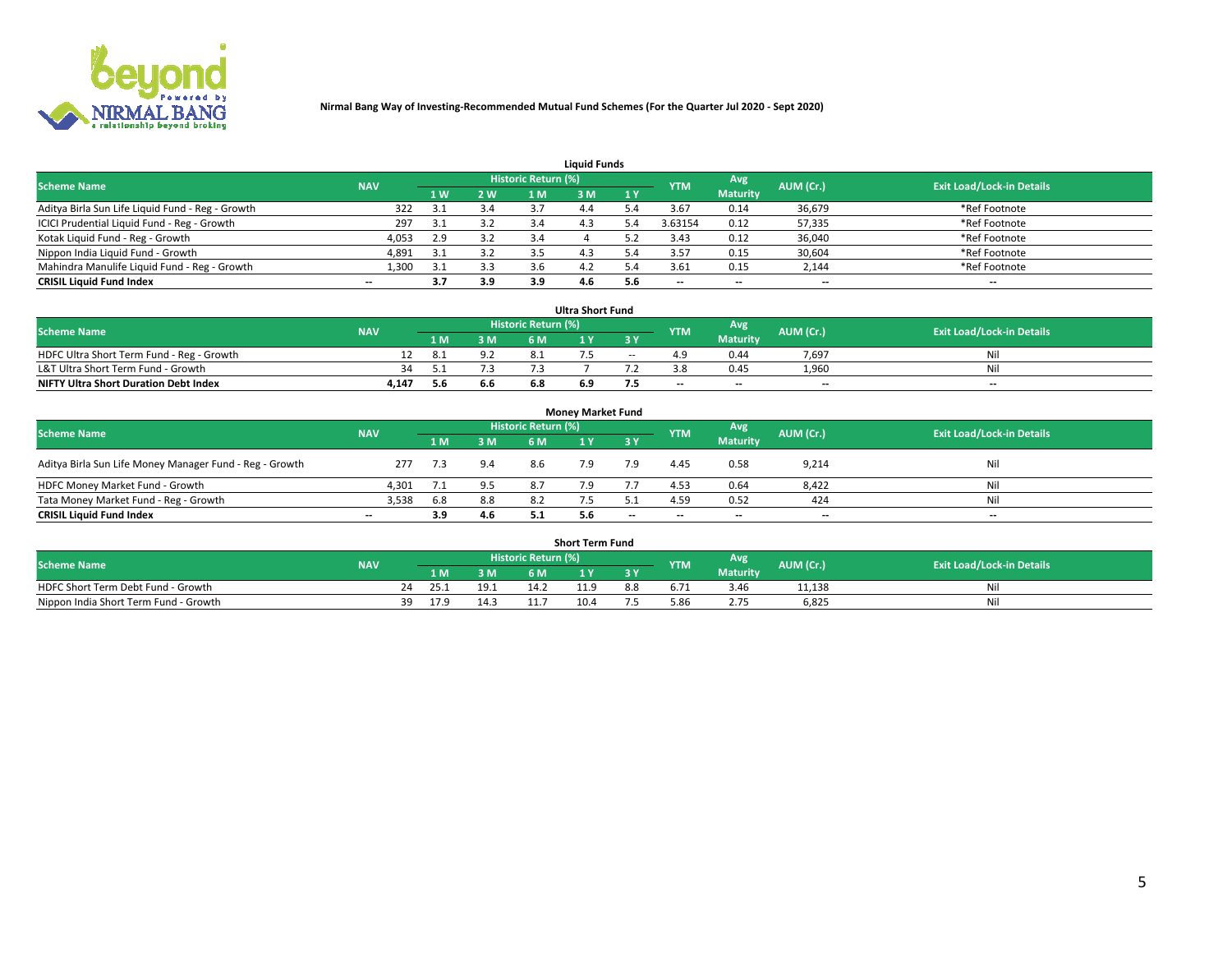

|                                           | <b>Low Duration Fund</b> |      |      |                            |     |  |            |                 |           |                                  |  |  |  |  |  |
|-------------------------------------------|--------------------------|------|------|----------------------------|-----|--|------------|-----------------|-----------|----------------------------------|--|--|--|--|--|
| <b>Scheme Name</b>                        | <b>NAV</b>               |      |      | <b>Historic Return (%)</b> |     |  | <b>YTM</b> | Avg             | AUM (Cr.) | <b>Exit Load/Lock-in Details</b> |  |  |  |  |  |
|                                           |                          | 1 M. | 3 M  |                            |     |  |            | <b>Maturity</b> |           |                                  |  |  |  |  |  |
| Axis Treasury Advantage Fund - Growth     | 2.331                    | 11.1 | 11.5 | οs                         |     |  |            | 1.06            | 4,955     | Nil                              |  |  |  |  |  |
| Canara Robeco Savings Fund - Reg - Growth |                          |      | 9.8  |                            |     |  | 4.13       | 1.04            | 1,049     | Nil                              |  |  |  |  |  |
| IDFC Low Duration Fund - Reg - Growth     | 30                       | 10.2 | 10.5 |                            | 8.4 |  | 4.12       | 1.01            | 4,575     | Nil                              |  |  |  |  |  |

| <b>Banking &amp; PSU Bond Funds</b>                 |            |    |      |      |                     |  |     |            |                 |           |                                  |  |  |  |
|-----------------------------------------------------|------------|----|------|------|---------------------|--|-----|------------|-----------------|-----------|----------------------------------|--|--|--|
| <b>Scheme Name</b>                                  | <b>NAV</b> |    |      |      | Historic Return (%) |  |     | <b>YTM</b> | Avg             | AUM (Cr.) | <b>Exit Load/Lock-in Details</b> |  |  |  |
|                                                     |            |    | 1 M  | 3 M  | 6 M                 |  |     |            | <b>Maturity</b> |           |                                  |  |  |  |
| HDFC Banking and PSU Debt Fund - Reg - Growth       |            |    | 21.7 | 17.2 |                     |  | 8.4 | 6.41       | 3.33            | 6.416     | Ni                               |  |  |  |
| Kotak Banking and PSU Debt Fund - Reg - Growth      |            | 49 | 22.3 | 18.6 | 13.8                |  |     | 6.11       | 4.73            | 7,146     | Ni                               |  |  |  |
| Nippon India Banking & PSU Debt Fund - Reg - Growth |            | 16 | 17.1 | 17.8 |                     |  |     |            | 3.27            | 5,211     | Ni                               |  |  |  |

| <b>Corporate Bond Funds</b>                         |            |      |      |                            |      |  |            |          |           |                                                         |  |  |  |  |
|-----------------------------------------------------|------------|------|------|----------------------------|------|--|------------|----------|-----------|---------------------------------------------------------|--|--|--|--|
| <b>Scheme Name</b>                                  | <b>NAV</b> |      |      | <b>Historic Return (%)</b> |      |  | <b>YTM</b> | Avg      | AUM (Cr.) | <b>Exit Load/Lock-in Details</b>                        |  |  |  |  |
|                                                     |            |      | 3 M  | 6 M                        |      |  |            | Maturity |           |                                                         |  |  |  |  |
| ICICI Prudential Corporate Bond Fund - Reg - Growth |            | 21.9 | 19.5 | 14.2                       |      |  |            | 3.60     | 15.799    | Nil                                                     |  |  |  |  |
| L&T Triple Ace Bond Fund - Reg - Growth             | 56         | 26.4 | 22.1 | 19.7                       |      |  |            | 8.15     | 3,871     | If redeemed bet. 0 Month to 3 Month; Exit Load is 0.5%; |  |  |  |  |
| Kotak Corporate Bond Fund - Std - Growth            | 2.814      | 19.5 |      |                            | 10.6 |  | 5.33       | 2.09     | 4.607     | Nil                                                     |  |  |  |  |

| <b>Credit Risk Fund</b>                    |            |    |      |      |                            |      |       |            |                 |                                                           |                                                           |  |
|--------------------------------------------|------------|----|------|------|----------------------------|------|-------|------------|-----------------|-----------------------------------------------------------|-----------------------------------------------------------|--|
| <b>Scheme Name</b>                         | <b>NAV</b> |    |      |      | <b>Historic Return (%)</b> |      |       | <b>YTM</b> | Avg             | AUM (Cr.)                                                 | <b>Exit Load/Lock-in Details</b>                          |  |
|                                            |            |    | 1 M  | 3M   | 6 M                        |      | 73 Y. |            | <b>Maturity</b> |                                                           |                                                           |  |
| ICICI Prudential Credit Risk Fund - Growth |            | 23 | 25.6 | 13.1 |                            | 10.2 | و.י   | 8.96       | 2.41            | 6,562                                                     | If redeemed bet. 0 Year to 1 Year; Exit Load is 1%;       |  |
| HDFC Credit Risk Debt Fund - Reg - Growth  |            |    | 29.6 | 15.7 |                            |      |       | 10.05      | 3.02            | 6,309                                                     | If redeemed bet. 0 Month to 12 Month; Exit Load is 1%; If |  |
|                                            |            |    |      |      |                            |      |       |            |                 |                                                           | redeemed bet. 12 Month to 18 Month; Exit Load is 0.5%;    |  |
|                                            |            |    |      |      |                            |      |       |            |                 |                                                           | If redeemed bet. 0 Month to 12 Month; Exit Load is 3%; If |  |
| SBI Credit Risk Fund - Growth              |            | 33 | 18.9 | 12.7 | 9.6                        | 8.8  | 6.7   | 8.33       | 3,895<br>2.65   | redeemed bet. 12 Month to 24 Month; Exit Load is 1.5%; If |                                                           |  |
|                                            |            |    |      |      |                            |      |       |            |                 |                                                           | redeemed bet. 24 Month to 36 Month; Exit Load is 0.75%;   |  |

| <b>Floater Fund</b>                      |            |                            |     |    |     |      |     |           |          |           |                                                         |
|------------------------------------------|------------|----------------------------|-----|----|-----|------|-----|-----------|----------|-----------|---------------------------------------------------------|
| <b>Scheme Name</b>                       | <b>NAV</b> | <b>Historic Return (%)</b> |     |    |     |      |     | <b>TM</b> | Avg.     | AUM (Cr.) | <b>Exit Load/Lock-in Details</b>                        |
|                                          |            |                            | 1 M | ЗM | 6 M |      | o v |           | Maturity |           |                                                         |
| Nippon India Floating Rate Fund - Growth |            |                            | 21. |    |     | 11.7 |     | לס.כ      | 2.90     | 11.636    | If redeemed bet. 0 Month to 1 Month; Exit Load is 0.5%; |